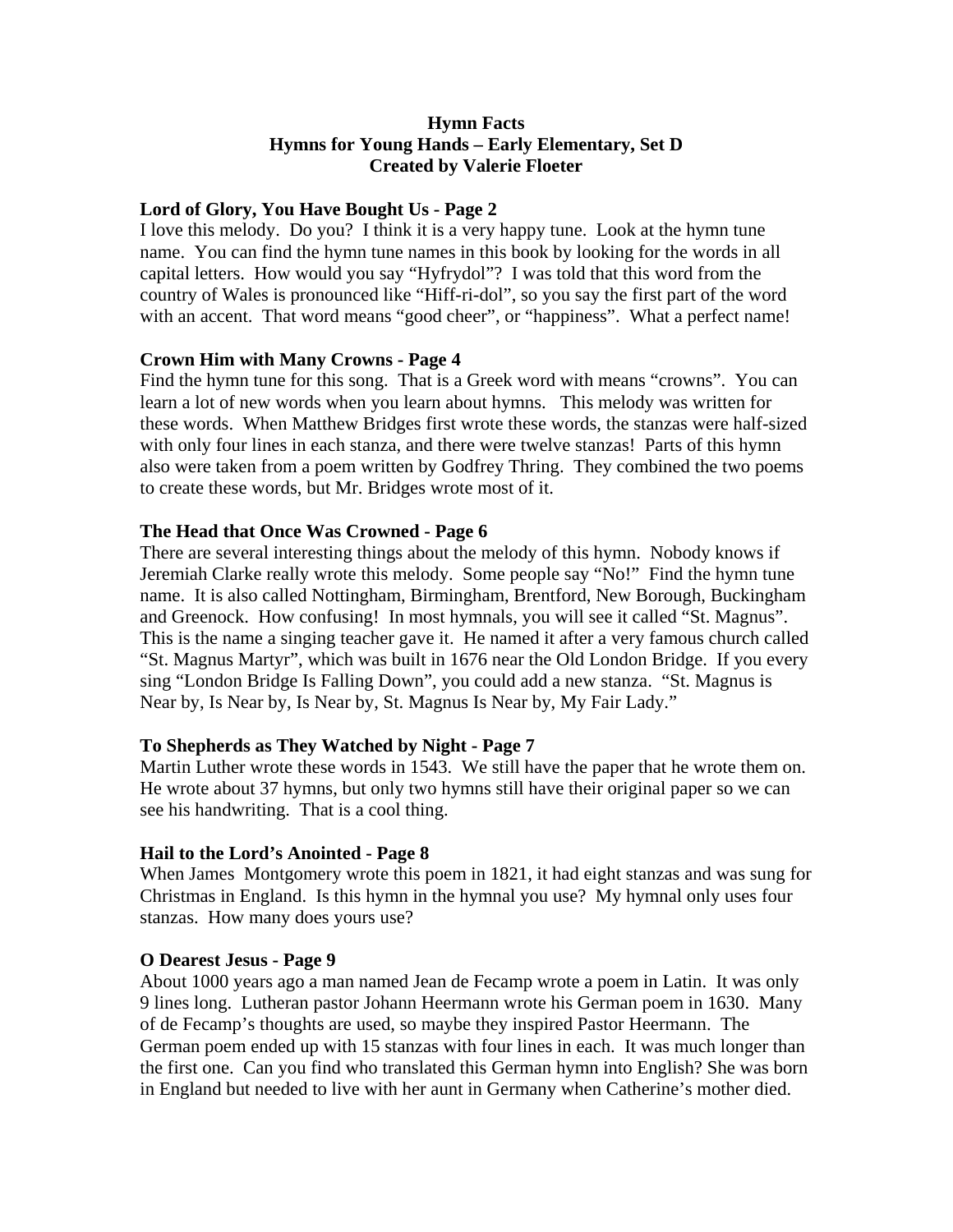She became so good at being able to read and speak German and then being able to write the words in English so they would fit the melody and still rhyme. That is a very tricky thing to do, but she was so good at it. I'm thankful that she used her language skills for serving God. That way we can sing this hymn too.

## **Alleluia! Jesus Lives - Page 10**

See the hymn tune name? It means "Peace to soothe". Sometimes this melody is also called "Easter Glory". Ludvig Lindeman wrote this melody. He was from the country of Norway and wrote about 200 hymn tunes. He started a music school. Someone said after Mr. Lindeman died that he "taught the Norwegian people to sing" because he did so much to encourage music in his country.

# **On Christ's Ascension I Now Build - Page 11**

There was a war in Germany from 1618 until 1648. Can you see why it is called the "Thirty Years War"? Many parts of Germany were destroyed. They ran out of food. They had terrible sicknesses too. Pastor Josua Wegelin worked at Augsburg, Germany during this war. Twice he had to quickly leave because the Swedish army was coming close. After the second time, he moved to Pressburg, Hungary but kept trying to take care of his congregation back in Augsburg. He wrote this hymn for them. He hoped it would be helpful in all of their troubles.

## **Come, Now, Almighty King - Page 12**

We don't know who wrote these words, but they were published in England in 1757, so they have been used for over 250 years. The melody was written by composer Felice de Giardini, who was a very famous Italian musician living in England by 1750. He was an incredible violinist and keyboardist, but complained a lot and had few friends. Sometimes this melody is called "Moscow" because the composer moved to Moscow, Russia and eventually died there.

### **Jesus, Jesus, Only Jesus - Page 13**

The poem writer did a cool and interesting thing when she wrote this hymn. She created five stanzas and the first letter in each stanza put together spelled " $J - E - S - U - S$ ". That is fun to think about when designing a poem. In the book of Psalms in the Bible, there are psalms that use those special techniques for writing. Countess Ludämilia wrote this poem in about 1670. She wrote 206 hymns. She had many troubles in her life and died from measles at the age of 32, just before her wedding. Her cousin Emilie Juliane collected all of her hymns and published them about 15 years later. I'm glad Emilie did all of that work to put together Ludämilia's hymnal. I'm glad Ludämilia did all that work, too!

### **God, Who Made the Earth and Heaven - Page 14**

Look at the hymn tune name. It is from Wales and means "the livelong night" or "on length of night". It was not written as a melody for a hymn but for a regular song. The first time the melody was printed, it was for a voice solo with harp accompaniment. I bet that would be beautiful.